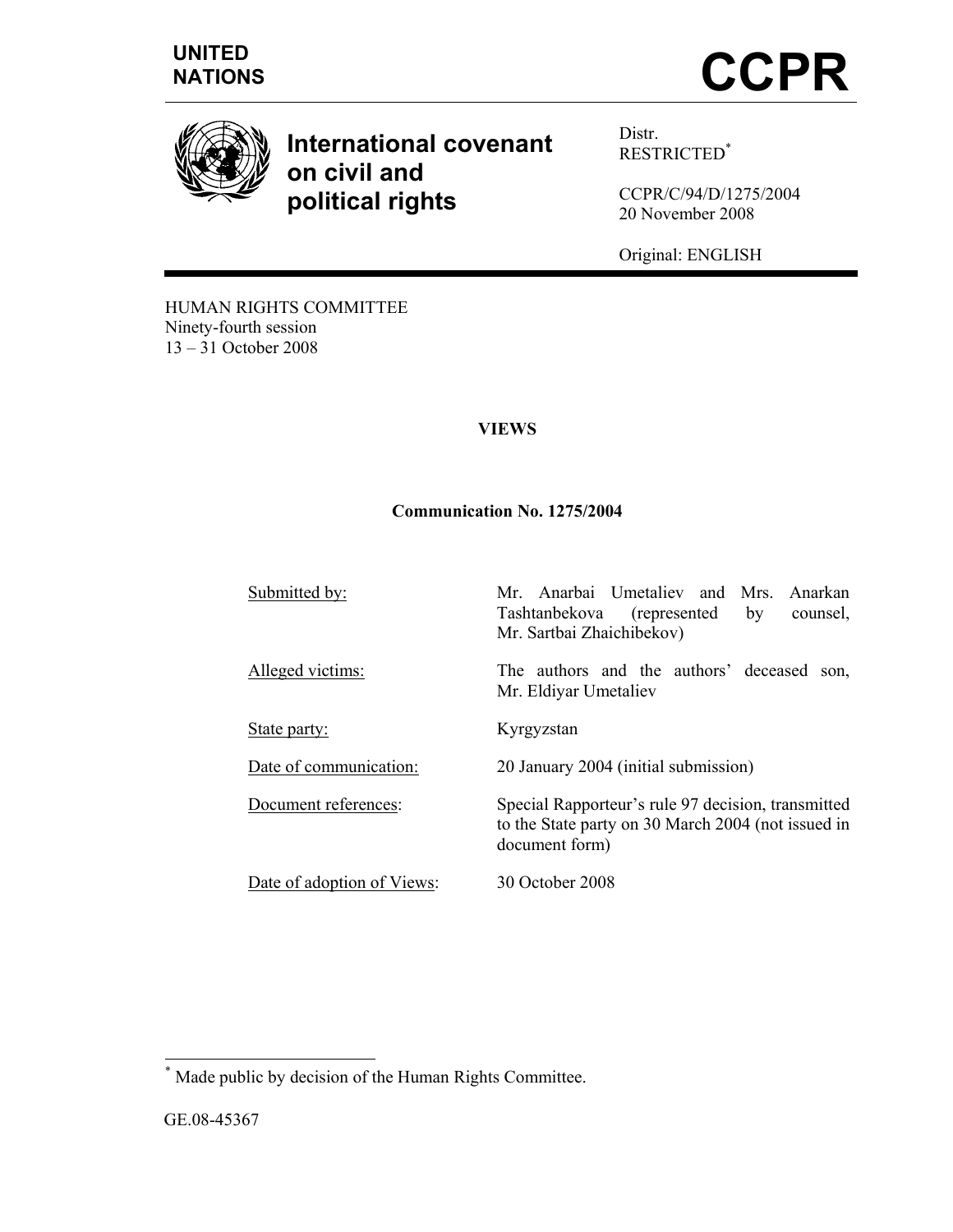CCPR/C/94/D/1275/2004 Page 2

 *Subject matter:* Arbitrary deprivation of the life of a Kyrgyz national in the course of an anti-riot security operation; failure to conduct an adequate investigation and to initiate proceedings against the perpetrator/s; denial of justice.

 *Substantive issues:* Right to life; arbitrary deprivation of life; denial of justice; effective remedy.

 *Procedural issues:* None.

 *Articles of the Covenant:* 6, paragraph 1; 2, paragraph 3 (b) and (c)

 *Articles of the Optional Protocol:* None

 On 30 October 2008, the Human Rights Committee adopted the annexed text as the Committee's Views, under article 5, paragraph 4, of the Optional Protocol in respect of communication No. 1275/2004.

# [ANNEX]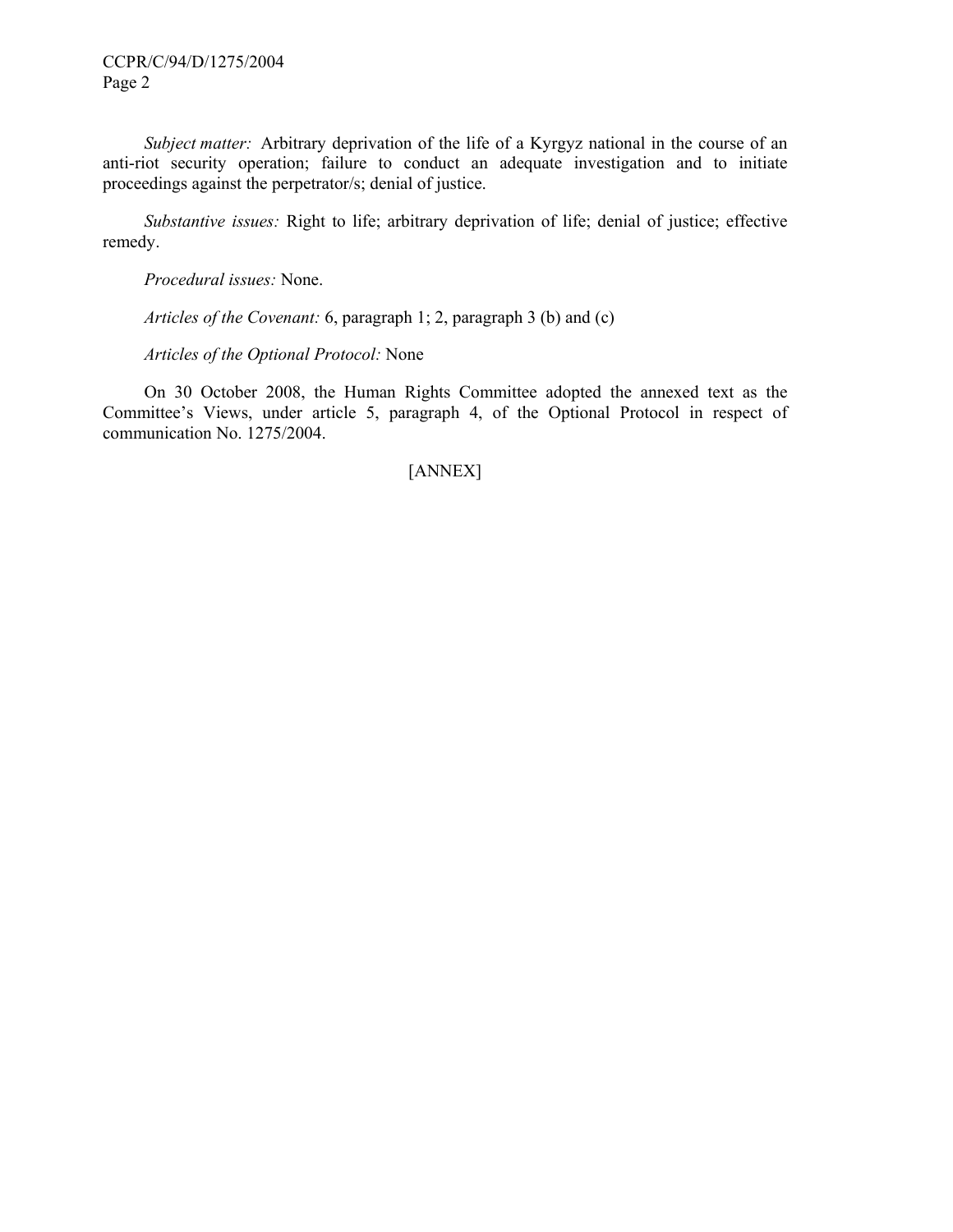#### **ANNEX**

Views of the Human Rights Committee under article 5, paragraph 4, of the Optional Protocol to the International Covenant on Civil and Political rights

Ninety-fourth session

concerning

#### **Communication No. 1275/2004\***

| Submitted by:          | Mr. Anarbai Umetaliev and Mrs. Anarkan<br>Tashtanbekova (represented<br>by<br>counsel,<br>Mr. Sartbai Zhaichibekov) |
|------------------------|---------------------------------------------------------------------------------------------------------------------|
| Alleged victims:       | The authors and the authors' deceased son,<br>Mr. Eldiyar Umetaliev                                                 |
| State party:           | Kyrgyzstan                                                                                                          |
| Date of communication: | 20 January 2004 (initial submission)                                                                                |

 The Human Rights Committee, established under article 28 of the International Covenant on Civil and Political Rights,

Meeting on 30 October 2008,

 Having concluded its consideration of communication No. 1275/2004, submitted to the Human Rights Committee by Anarbai Umetaliev and Anarkan Tashtanbekova in their own names and on behalf of Eldiyar Umetaliev under the Optional Protocol to the International Covenant on Civil and Political Rights,

 Having taken into account all written information made available to it by the authors of the communication, and the State party,

Adopts the following:

#### **Views under article 5, paragraph 4, of the Optional Protocol**

1.1 The authors of the communication, Mr. Anarbai Umetaliev, a Kyrgyz national born in 1953, and Mrs. Anarkan Tashtanbekova, also a Kyrgyz national born in 1958, are the parents of

<sup>\*</sup> The following members of the Committee participated in the examination of the present communication: Mr. Abdelfattah Amor, Mr. Prafullachandra Natwarlal Bhagwati, Ms. Christine Chanet, Mr. Maurice Glèlè Ahanhanzo, Mr. Yuji Iwasawa, Ms. Helen Keller, Mr. Ahmed Tawfik Khalil, Mr. Rajsoomer Lallah, Mr. Michael O'Flaherty, Ms. Elisabeth Palm, Mr. Rafael Rivas Posada, Sir Nigel Rodley and Mr. Ivan Shearer.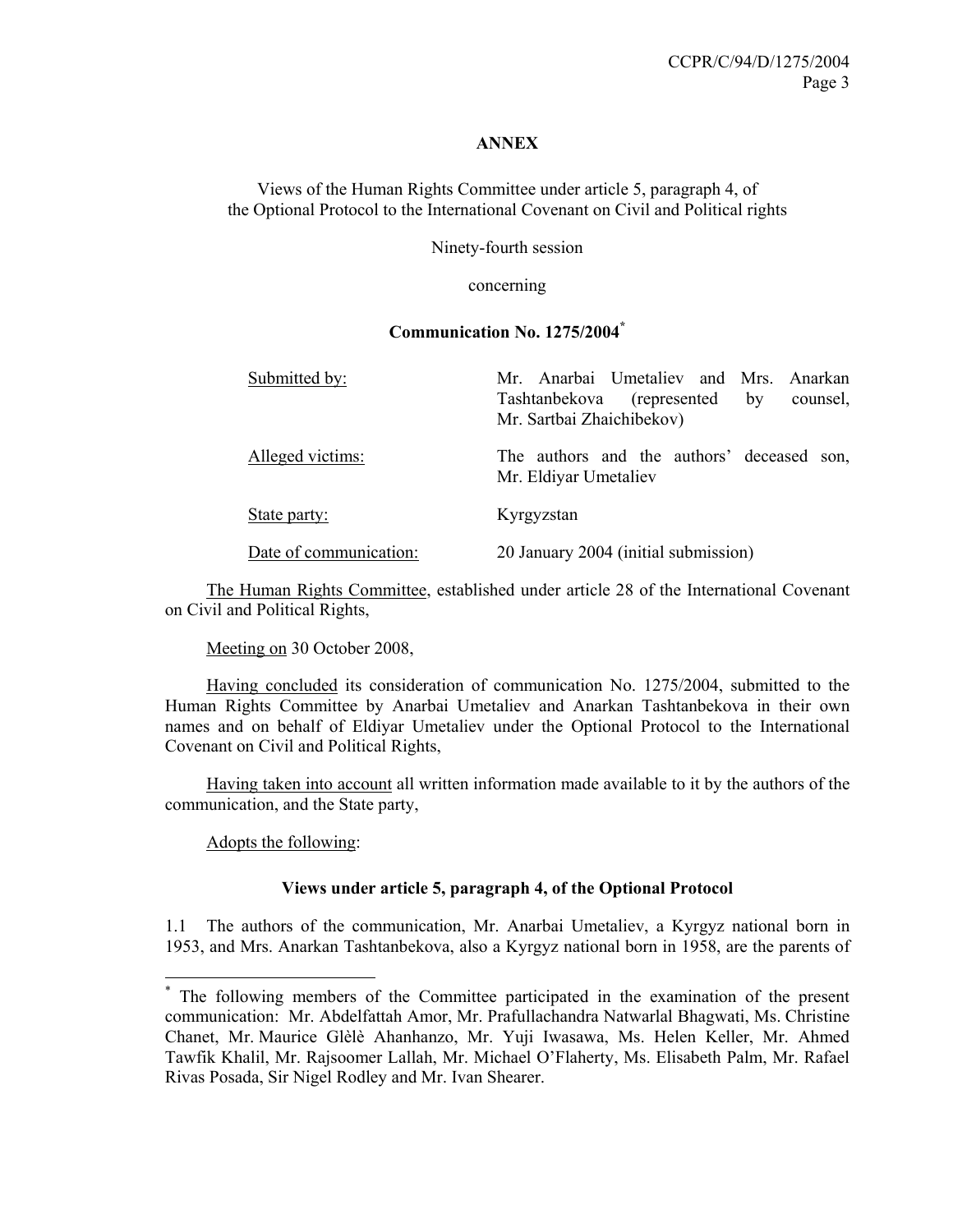Mr. Eldiyar Umetaliev, a Kyrgyz national born in 1979, who died on 18 March 2002 in Kerben, Kyrgyzstan. The authors state that they are acting on their own behalf and on behalf of their son. They claim a violation by Kyrgyzstan of their son's rights and of their own rights under article 6, paragraph 1; and article 2, paragraph 3 (b) and (c), of the International Covenant on Civil and Political Rights. The authors are represented by counsel, Mr. Sartbai Zhaichibekov.

1.2 The Optional Protocol entered into force for the State party on 7 January 1995.

# **Factual background**

2.1 On 5 January 2002, Mr. Azimbek Beknazarov, who was a Member of Parliament (the Zhogorku Kenesh) from the opposition party, was detained by police in the Jalalabad region of Kyrgyzstan, accused of failing to investigate a murder in 1995 when he worked as an investigator in the prosecutor's office of the region. His supporters believed that the charges were brought in order to punish him for criticizing the government, in particular for his criticisms of ceding Kyrgyz territory to China as part of a frontier delineation agreement. On 6 January 2002, his supporters began a campaign to have him released.

2.2 On 17 March 2002, in Bospiek, a demonstration in support of Beknazarov was dispersed by militia, killing four people, and wounding six. On 18 March 2002, in the proximity of the Aksy District Department of the Ministry of the Interior in Kerben, a similar campaign for his release culminated in militia opening fire on demonstrators in an attempt to disperse the crowd, killing Eldiyar Umetaliev and wounding six people. The authors provided six affidavits from eye-witnesses, including from Eldiyar Umetaliev's two friends, who were at the demonstration, in which they described the incident, the use of automatic weapons, and the type of car from which Eldiyar Umetaliev was shot.

2.3 Eldiyar Umetaliev's body was transported to the morgue by an ambulance. An autopsy was then performed by a pathologist from the Jalalabad Regional Forensic Medical Centre in the presence of a pathologist from the Aksy District Forensic Medical Centre. Upon the request of an investigator, who did not introduce himself, the author's lawyer was not allowed to be present during the autopsy. According to the authors, the pathologist from the Aksy District Forensic Medical Centre stated that a fatal bullet was fired at Eldiyar Umetaliev from an automatic weapon. However, the official forensic medical report of 28 March 2002 signed by the pathologist from the Jalalabad Forensic Medical Centre states that Umetaliev was shot dead from a hunting rifle. Eldiyar Umetaliev's death certificate of 4 April 2002 attributes his death to a "perforating firearms pellet wound in the neck and upper lip"<sup>1</sup>. The authors submit that the entry and exit bullet holes on their son's body, seen by the lawyer prior to the autopsy, do not correspond to the wounds inflicted by a hunting rifle's pellets.

2.4 On 20 March 2002, the authors submitted a request to the National Security Service for an investigation into their son's death. No response was forthcoming. On 23 October 2002, they submitted a request for an investigation to the Kyrgyz General Prosecutor, copied to Beknazarov, the Member of Parliament of the opposition, whose case had been closed and parliamentary mandate restored on 28 June 2002. On 28 October 2002, Baknazarov petitioned the General

<sup>&</sup>lt;sup>1</sup> For this reason, the authorities were continuously replying to the authors that they were searching for an owner of a hunting rifle.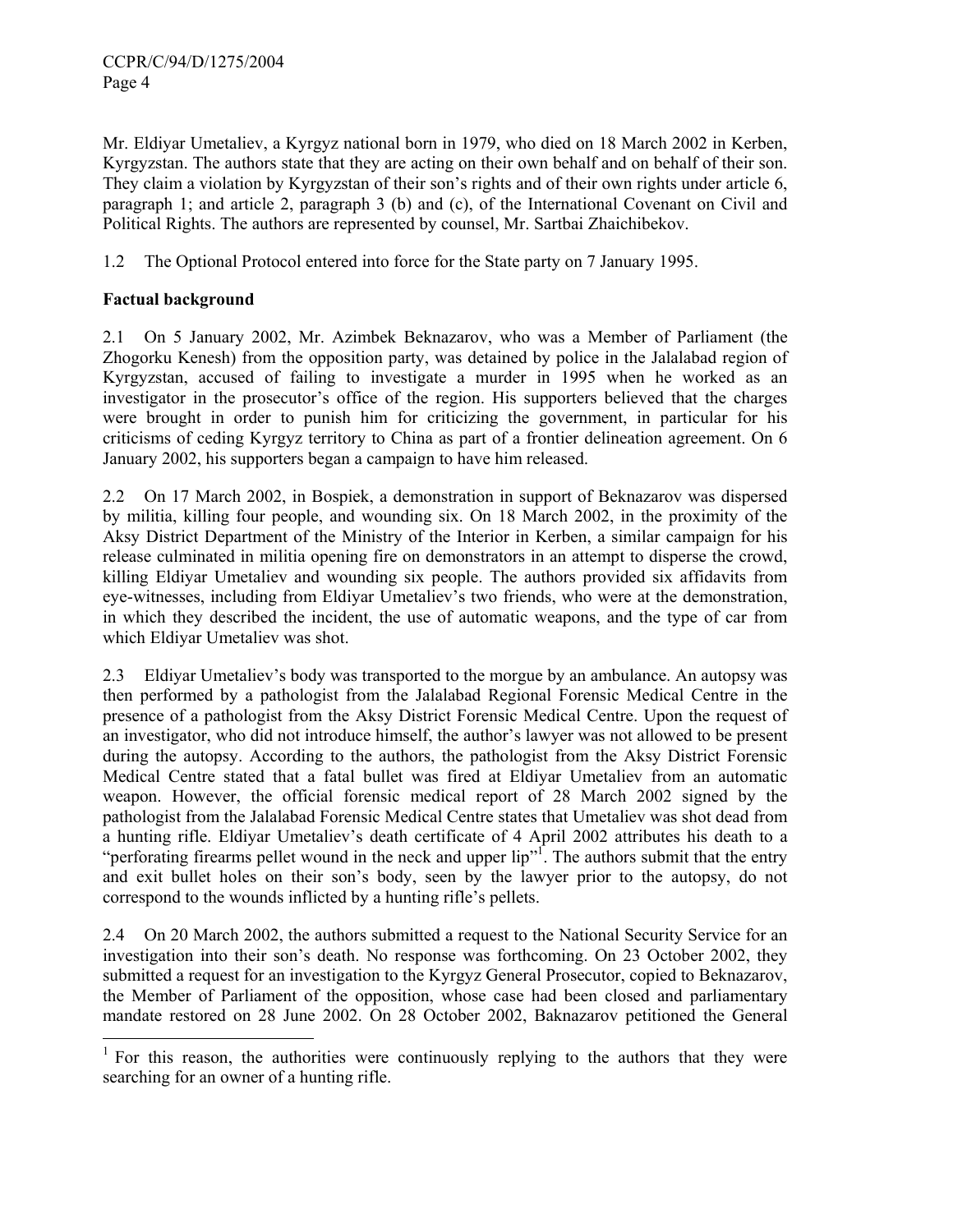Prosecutor to investigate into Eldiyar Umetaliev's death. On 6 November 2002, the authors' request was transmitted by the General Prosecutor's Office to the Head of the Investigation Department of the National Security Service, with a request to take additional measures to establish the circumstances of Eldiyar Umetaliev's death. On 26 November 2002, the authors submitted a further request for an investigation, to the Kyrgyz General Prosecutor, as well as to the Prime Minister and the Chairperson of the National Security Service. No reply was received.

2.5 By a letter from the National Security Service of 3 January 2003, the authors were informed that the criminal case initiated to investigate Eldiyar Umetaliev's death was suspended, as the investigators were unable to identify the perpetrator/s. In the same letter, however, the authors were also informed that special operational units of the National Security Service and of the Ministry of Internal Affairs were tasked to conduct a supplementary investigation into the circumstances of their son's death. Subsequently, the authors submitted a request for an investigation to the Head of the Department of Public Security of the Ministry of Internal Affairs. On 16 January 2003, the Head of the Department replied that on an unspecified date, a joint criminal case on the events in Bospiek (17 March 2002) and Kerben (18 March 2002) was opened by the Aksy District Prosecutor. On 22 March 2002, the General Prosecutor transferred further investigation in the case to the National Security Service. On 28 December 2002, four officers were sentenced to various terms of imprisonment by the Kyrgyz Military Court. According to the authors, these convictions only related to the events which took place in Bospiek on 17 March 2002.

2.6 On 26 February 2003, the Deputy Head of the Investigation Department of the National Security Service sent a letter to the authors, confirming *inter alia* that those responsible for the Bospiek incident on 17 March 2002 were identified and brought to justice; whereas their son's criminal case was split from that of the Bospiek incident and investigated separately. The investigation was however suspended, as the investigators could not identify the perpetrator/s responsible for Eldiyar Umetaliev's death. In the same letter, Eldiyar Umetaliev's parents were again informed that special operational units of the National Security Service and of the Ministry of Internal Affairs were tasked with conducting a supplementary investigation into the circumstances of their son's death and that the supplementary investigation was still on-going.

2.7 On 22 April 2003, and on an unspecified date, the authors submitted further requests to the Kyrgyz President and to the Chairperson of the National Security Service, in which they asked specific questions on the status of the investigation. On 12 June 2003, the National Security Service replied that a criminal case initiated to establish the circumstances of Eldiyar Umetaliev's death was investigated by the Investigation Department of the Jalalabad Regional Department of the National Security Service. Therefore, further information should be requested from the Investigation Department of the Jalalabad Regional Department of the National Security Service.

2.8 On 17 June 2003, a further request for an investigation was submitted by the authors to the Kyrgyz President; it was subsequently transmitted to the Chairperson of the Supreme Court by the Deputy Head of the Legal Department of the Presidential Administration. On 27 June 2003, the Deputy Chairperson of the Supreme Court replied that the investigation in the criminal case initiated to investigate Eldiyar Umetaliev's death was still on-going; therefore, further information should be obtained from either the investigation bodies or the prosecutor's office.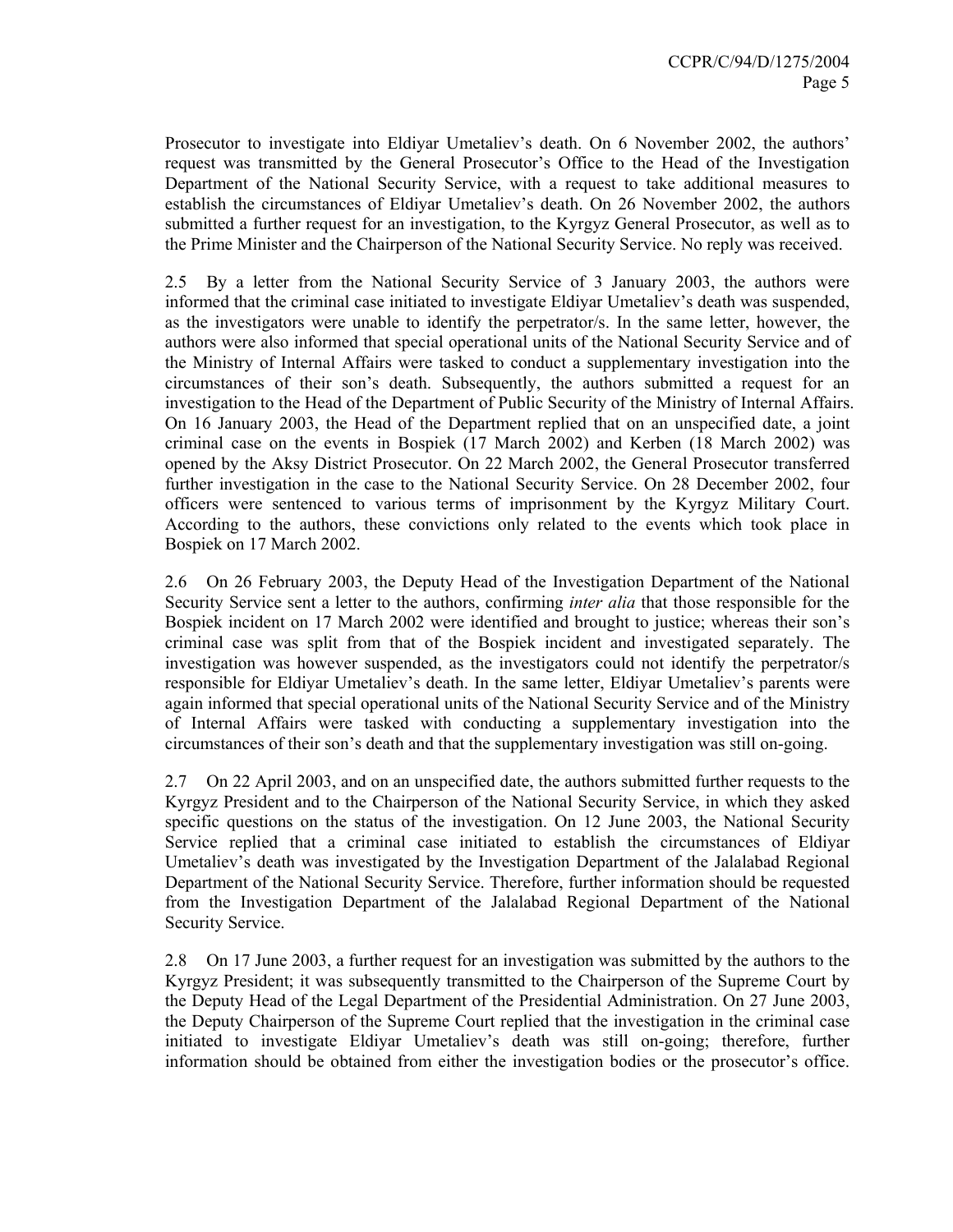On 12 August 2003, the authors submitted another request for an investigation, to the Kyrgyz Prime Minister. On 27 August 2003, the Deputy Head of the Prime Minister's Office replied that because of the separation of powers, the government could not interfere in the examination of criminal cases by the judiciary.

2.9 On 10 September 2003, the authors submitted requests for information on the investigation to the Head of the Aksy District Department of the National Security Service and to the Head of the Aksy District Department of Internal Affairs. No reply was received to any of these requests. On 10 September 2003, they submitted another request for information to the Aksy District Prosecutor. On 12 September 2003, this request was transmitted with a covering letter to the Head of the Investigation Department of the National Security Service by the Aksy District Prosecutor.

2.10 On 25 December 2003, the authors' lawyer requested the Head of the Jalalabad Forensic Medical Bureau to provide him with copies of the medical certificates on the cause of the death of the five individuals who died on 17 and 18 March 2002, including that of Eldiyar Umetaliev. On an unspecified date, the Jalalabad Forensic Medical Bureau refused to provide any documents in connection with the Aksy events.

2.11 On 25 December 2003, the authors submitted a motion to the General Prosecutor, copied to Beknazarov, the opposition Member of Parliament, to recognise them as victims in the criminal investigation in their son' death and requested specific information on the investigation. On the same day, similar motions were submitted to the Chairperson of the National Security Service and to the Head of the Investigation Department of the National Security Service, to which no replies were received.

2.12 On 8 January 2004, the Deputy Prosecutor General transmitted the authors' motion of 25 December 2003 to the Jalalabad Regional Prosecutor and requested him to inform the authors, Beknazarov (who supported the authors' petition) and the General Prosecutor's Office about the measures taken. On an unspecified date, the Jalalabad Regional Prosecutor replied that the criminal case was investigated by the Investigation Department of the Jalalabad Regional Department of the National Security Service, but was suspended on 3 May 2003, as the perpetrator/s could not be identified. He also stated that on 4 December 2003, the Jalalabad Regional Prosecutor's Office reviewed the case and indicated that the investigation would be reinforced.

2.13 On an unspecified date, the authors submitted a civil claim to the Aksy District Court, requesting compensation for their son's death and for the moral and material damages sustained. On an unspecified date, the Aksy District Court dismissed the authors' claim.

# **The complaint**

3.1 The authors claim that the State party violated their and their son's rights under article 6, paragraph 1; and article 2, paragraph 3 (b) and (c), of the Covenant, by arbitrarily depriving Eldiyar Umetaliev of his life; by subsequently failing to take appropriate measures to investigate the circumstances of his death and by failing to bring those responsible to justice.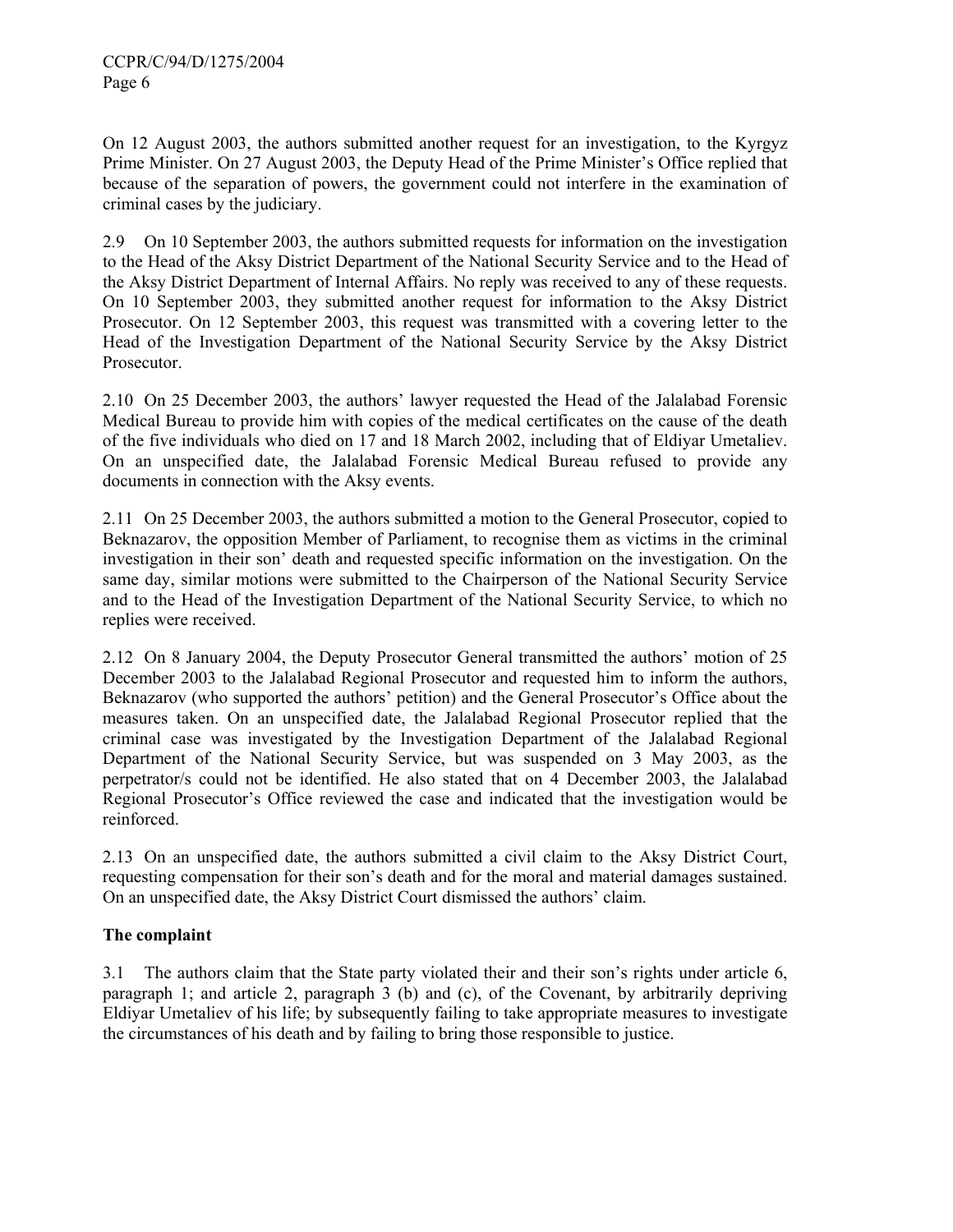3.2 The authors further claim that, as a result of the State party's failure to take appropriate measures to investigate the circumstances of Eldiyar Umetaliev's death, they are deprived of the possibility of obtaining compensation for his death, for the moral and material damages sustained.

#### **State party's submissions on the admissibility and merits of the communication**

4.1 On 24 May 2004, the State party submitted that Eldiyar Umetaliev's corpse with a firearms wound in the neck was discovered in the course of the Aksy events on 18 March 2002 in Kerben. The circumstances of his death were investigated within the framework of a criminal case initiated to investigate "mass riots". According to the requirements of the Criminal Procedure Code, while transmitting this criminal case to the court, materials related to Eldiyar Umetaliev's death were separated from the rest of the case file. The separate criminal case initiated to establish the circumstances of Eldiyar Umetaliev's death is being investigated by the Investigation Department of the Jalalabad Regional Department of the National Security Service. The investigation, however, was suspended for failure to identify the perpetrator/s; "operational measures" nevertheless continue in order to identify and bring to justice those responsible for Eldiyar Umetaliev's death.

4.2 As for the authors' civil claim for compensation from the State party's authorities for their son's death and for the moral damages sustained, the State party submits that these proceedings were also suspended pending completion of the criminal case.

## **Authors' comments on the State party's submissions**

5.1 On 5 August 2004, the authors submit that contrary to the State party's assertion that "operational measures" continue to identify and bring to justice those responsible for Eldiyar Umetaliev's death, the State party is effectively doing nothing to pursue the investigation. Neither a meaningful reply nor any relevant information was received from the State party's authorities, before the submission of the communication to the Committee.

5.2 After the present communication was submitted to the Committee, the authors were allowed, on 14 May 2004, to access the materials of the criminal case initiated to investigate the circumstances of Eldiyar Umetaliev's death for the first time. On 7 June 2004, the authors received a copy of the case file materials from the investigation. From this, the authors learnt that the criminal case was suspended by the investigator on 15 September 2002, because it was impossible to identify the perpetrator/s responsible for their son's death, as well as due to the expiry of the time limit allocated for the investigation. The materials also showed that, on 3 May 2003, the investigation was resumed by the prosecutor, and that, on an unspecified date, the investigator requested information from the Jalalabad Regional Department of Internal Affairs and the Aksy District Department of Internal Affairs. There was no indication on the file that any reply to his request was received from any of the Departments.

5.3 In examining the investigation file, the authors noted that there were in fact two forensic medical reports, one by the Jalalabad Forensic Medical Centre dated 28 March 2002 (paragraph 2.3) and one by the Republican Forensic Medical Bureau dated 25 April 2002. The authors refer to the certificate of 25 April 2002, according to which the wound in Eldiyar Umetaliev's neck resulted from bullet of 5-6 mm in diameter that contained copper. The expert concluded that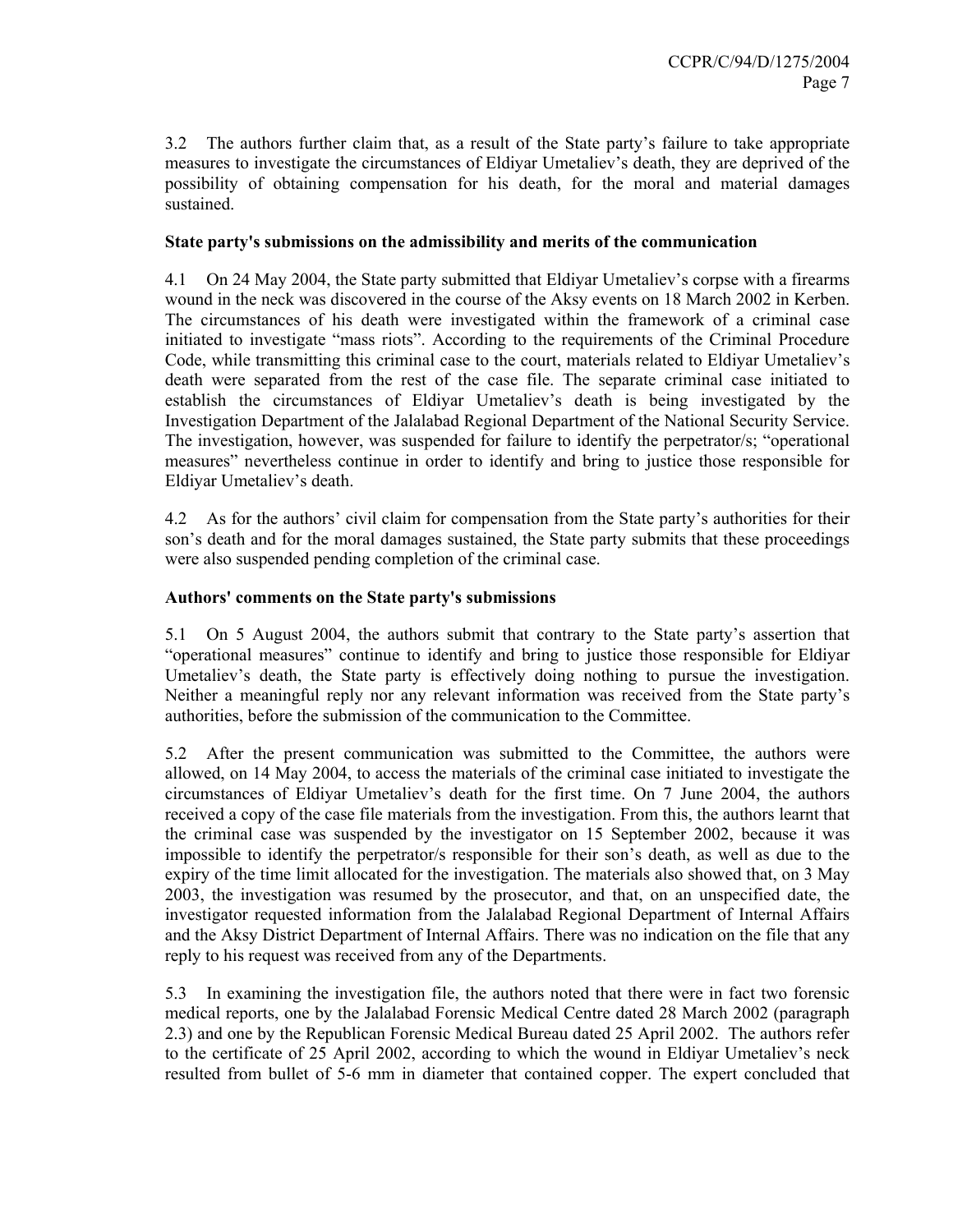such a bullet could be a 5.45 mm bullet from a AK-74 machine-gun (Kalashnikov's machinegun), a PSM pistol (compact self-loading pistol) or a 5.6 mm bullet from a "Bars carbine" (hunting rifle). According to the authors, bullets from "Bars carbine" do not contain copper, so in their view it must have come from a machine gun or pistol, which they claim are being used exclusively by military personnel. The authors also argue that the same medical report refers to a pellet having been removed from Eldiyar Umetaliev's "back and buttocks" which appeared to result from ammunition of 3-4 mm, containing lead. According to Eldiyar Umetaliev's father and affidavits submitted by the two witnesses who were present during the autopsy, not one but three metal pieces of 3-4 mm each were extracted from Eldiyar Umetaliev's back and buttocks. The authors also challenge the conclusion of the Jalalabad Regional Forensic Medical expert of 28 March 2002 which stated that Eldiyar Umetaliev sustained "a perforating firearms pellet wound of the neck and upper lip".

5.4 The authors argue that the State party failed to take effective measures to identify those responsible for Eldiyar Umetaliev's death, such as, to conduct a ballistic expert examination of the weapons used by the law-enforcement officers and machine-gun and pistol shells collected from the crime scene. They submit that in the course of investigation not a single officer of the special militia or of the regular militia was interrogated, despite overwhelming testimony that militia officers opened fire on the day in question.

5.5 The authors further submit that on 30 March 2004, the Chairman of the Aksy District Court decided to suspend their civil suit for compensation, because the respective criminal case had not been completed. The decision of 30 March 2004 was not challenged in the court of appeal. On 5 July 2004, the decision of the Aksy District Court was upheld through the supervisory review by the Presidium of the Jalalabad Regional Court, on the same grounds.

# **Supplementary submissions by the State party on the authors' comments**

6. On 11 November 2004, the State party submits that on an unspecified date, the decisions of the Aksy District Court of 30 March 2004 and of the Jalalabad Regional Court of 5 July 2004 were again appealed by the authors through the supervisory review procedure. On 8 October 2004, the civil case was transmitted to the Supreme Court, where it will be examined in compliance with the civil law procedure. The criminal case initiated to establish the circumstances of Eldiyar Umetaliev's death remains suspended. The General Prosecutor's Office might, however, resume investigation in the future upon receipt of supplementary information.

#### **Authors' comments on the State party's supplementary submissions**

7.1 On 24 January 2005, with reference to the State party's argument that the authors' civil case is still pending before the Supreme Court (paragraph 6 above), the authors submit a copy of the Supreme Court decision of 26 November 2004, upholding the decision of the Jalalabad Regional Court of 5 July 2004 on the ground that the respective criminal case has not yet been completed.

7.2 The authors also provide a copy of a letter of 24 August 2004, sent to Beknazarov, the Member of Parliament, by the First Deputy General Prosecutor, which informs him *inter alia*, that in the opinion of the prosecutor's office, "the use of firearms by the Ministry of Interior's officers [during the Aksy events] was entirely lawful."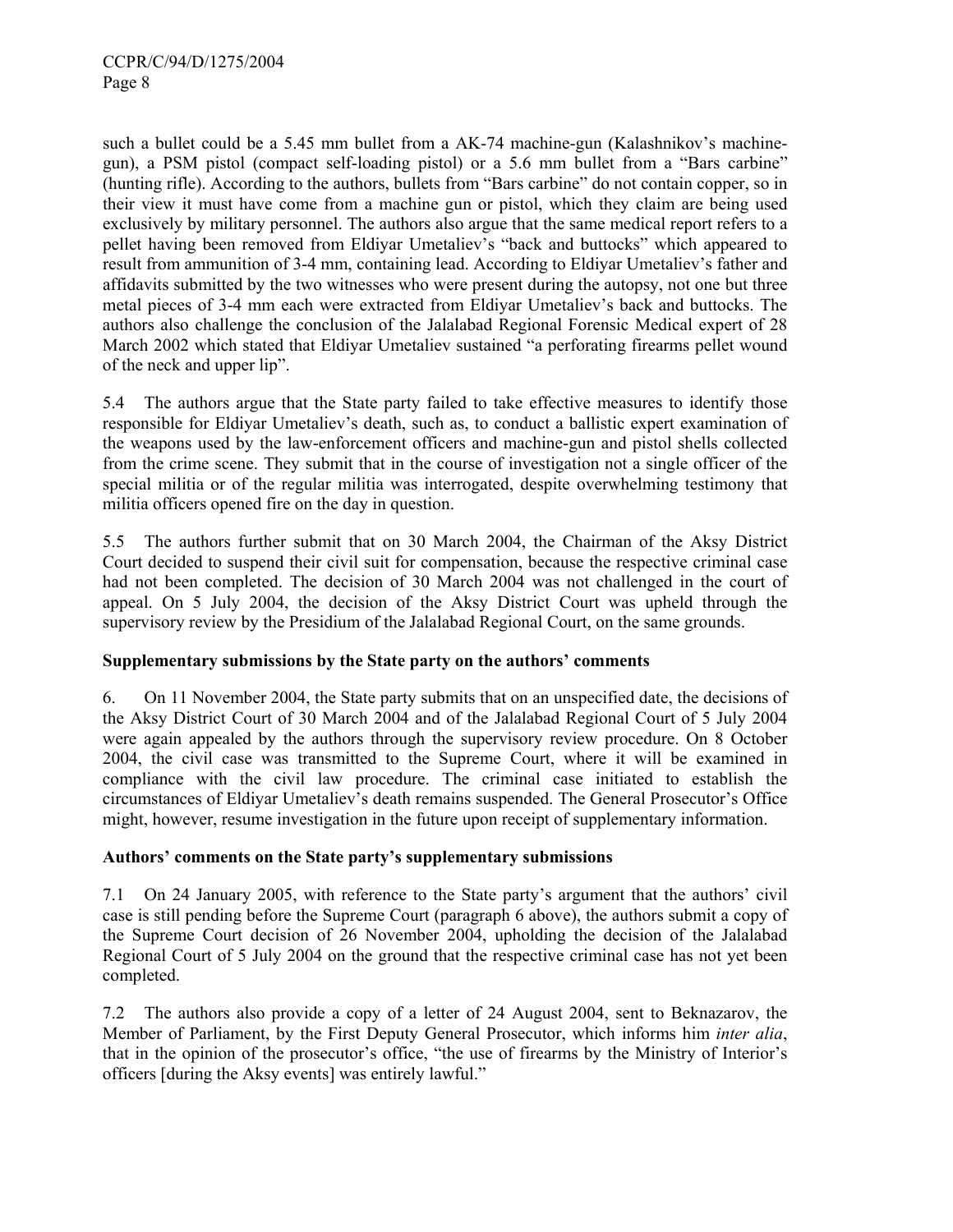#### **Issues and proceedings before the Committee:**

#### **Consideration of admissibility**

8.1 Before considering any claim contained in the communications, the Human Rights Committee must, in accordance with rule 93 of its rules of procedure, decide whether or not the communications are admissible under the Optional Protocol to the Covenant.

8.2 The Committee notes that the same matter is not being examined under any other international procedure, in line with the requirements of article 5, paragraph  $2(a)$ , of the Optional Protocol. In the absence of any State party's objection, the Committee considers that the requirements of article 5, paragraph 2(b), of the Optional Protocol have been met.

8.3 The Committee considers that the authors' claims under article 6, paragraph 1, and article 2, paragraph 3 (b) and (c), of the Covenant, have been sufficiently substantiated, for purposes of admissibility, and declares them admissible.

# **Consideration of the merits**

 $\overline{a}$ 

9.1 The Human Rights Committee has considered the communications in the light of all the information made available to it by the parties, as provided for under article 5, paragraph 1, of the Optional Protocol.

9.2 With regard to the authors' claim that article 6, paragraph 1, was violated, the Committee recalls its General Comment No. 6 on article 6, which states that the right enshrined in this article is the supreme right from which no derogation is permitted even in time of public emergency which threatens the life of the nation.<sup>2</sup> The Committee recalls its jurisprudence that criminal investigation and consequential prosecution are necessary remedies for violations of human rights such as those protected by article  $6<sup>3</sup>$  It further recalls its General Comment No. 31, that where investigations reveal violations of certain Covenant rights States parties must ensure that those responsible are brought to justice.<sup>4</sup>

9.3 The Committee notes that the State party concedes that Eldiyar Umetaliev's corpse was discovered on 18 March 2002 in the course of the Aksy events in Keben, with a wound on his neck from a firearm. As regards the subsequent investigation, the State party merely states that it was suspended for failure to identify the perpetrator/s responsible. However, the investigation has not been completed, thereby preventing the authors from pursuing their claim for compensation.

<sup>2</sup> Human Rights Committee, General comment No. 6: Article 6 (Right to life), 1982 (HRI/GEN/1/Rev.8), paragraph 1.

<sup>3</sup> Communication No.1436/2005, *Sathasivam* v. Sri Lanka, Views adopted on 8 July 2008, paragraph 6.4. See also Human Rights Committee, General Comment No. 31: The Nature of the General Legal Obligation Imposed on States Parties to the Covenant, 29 March 2004 (HRI/GEN/1/Rev.8), paragraphs 15 and 18.

<sup>&</sup>lt;sup>4</sup> Human Rights Committee, General Comment No. 31: The Nature of the General Legal Obligation Imposed on States Parties to the Covenant, 29 March 2004 (HRI/GEN/1/Rev.8), paragraph 18.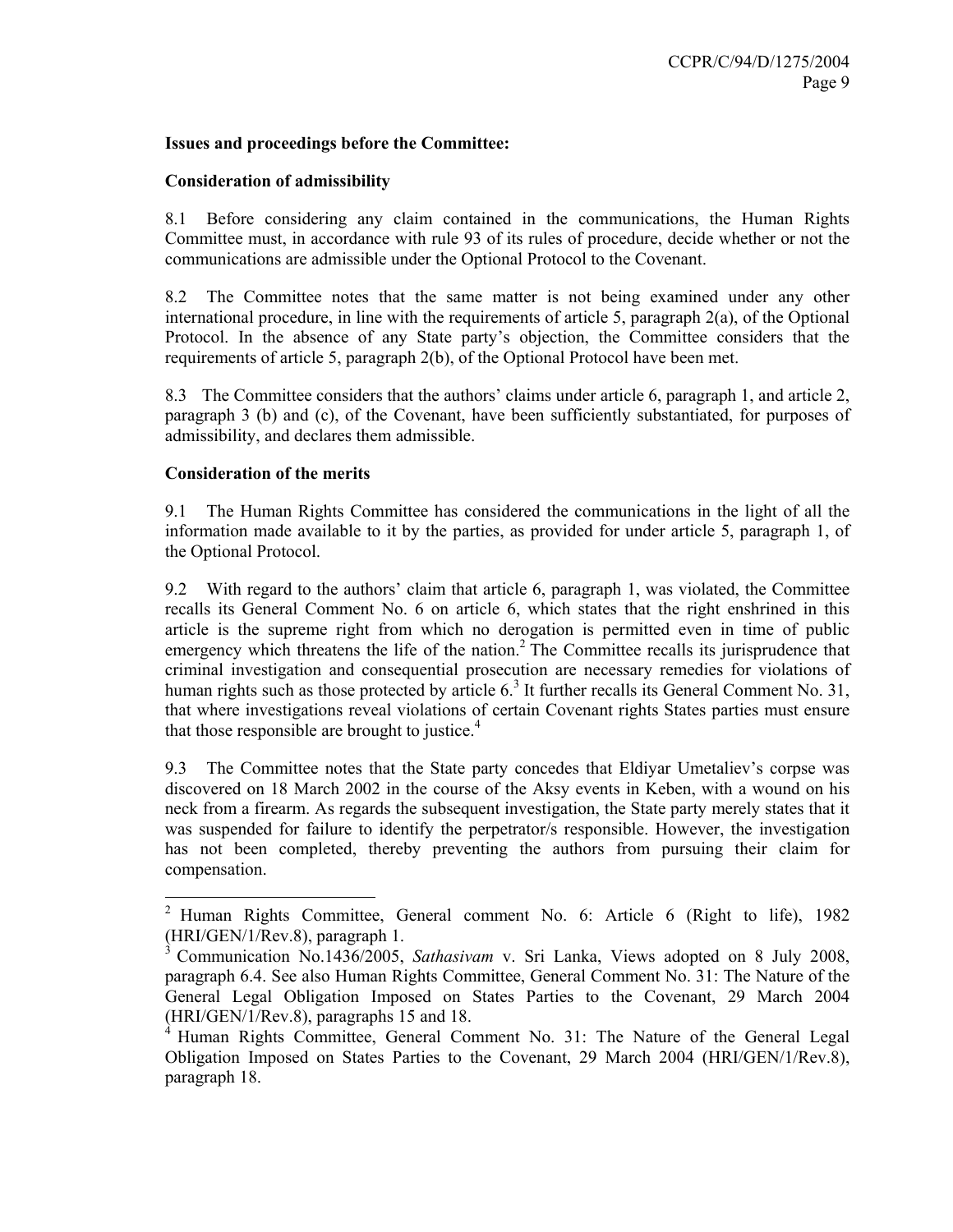$\overline{a}$ 

9.4 The Committee also notes that in their communication to the Committee and numerous letters to the State party's authorities, the authors attributed their son's arbitrary deprivation of life to the State party's security forces and provided sufficiently substantiated arguments in support of their claim: (a) Eldiyar Umetaliev's death, attested by the Death Certificate, (b) occurred at the same time and in the same place as the anti-riot security operation conducted by militia officers; (c) the forensic medical report of the Republican Forensic Medical Bureau dated 25 April 2002 does not exclude the possibility that Eldiyar Umetaliev's fatal wound could have been caused by a bullet from a machine gun or pistol (which, according to the authors, were and are being used exclusively by military personnel).The Committee considers that the severe consequences of the use of firearms *as such* for the exercise of one's right to life warranted at the very minimum a separate investigation of the potential involvement of the State party's security forces in Eldiyar Umetaliev's death. In addition, the Committee notes, that the State party has not advanced any arguments that it took effective and feasible measures, in compliance with its obligation to protect the right to life under article 6, paragraph 1, to prevent and to refrain from the arbitrary deprivation of life.

9.5 The Committee recalls its jurisprudence<sup>5</sup> that the burden of proof cannot rest alone on the authors of the communication, especially considering that the authors and the State party do not always have equal access to evidence and that frequently the State party alone has access to relevant information. It is implicit in article 4, paragraph 2, of the Optional Protocol that the State party has the duty to investigate in good faith all allegations of violation of the Covenant made against it and its authorities, and to furnish to the Committee the information available to it. In addition, the deprivation of life by the authorities of the State is a matter of utmost gravity. Therefore, the law must strictly control and limit the circumstances in which a person may be deprived of his life by such authorities.<sup>6</sup> The Committee takes into account that the arguments provided by the authors point towards the State party's direct responsibility for Eldiyar Umetaliev's death through an excessive use of force, and considers that these statements, which the State party has not contested, and which the authors have sufficiently substantiated, warrant the finding that there has been a violation<sup>7</sup> of article 6, paragraph 1, of the Covenant, with regard to Eldiyar Umetaliev.

9.6 The Committee further observes that although over six years have elapsed since Eldiyar Umetaliev's killing, the authors still do not know the exact circumstances surrounding their son's death and the State party's authorities have not indicted, prosecuted or brought to justice anyone in connection with these events. The criminal case remains suspended without any indication from the State party when the case will be completed. The Committee finds that the persistent failure of the State party's authorities properly to investigate the circumstances of Eldiyar Umetaliev's death effectively denied the authors a remedy. The Committee also notes that the authors' civil claim for compensation from the State party's authorities for their son's death was

<sup>5</sup> Communication No. 30/1978, *Bleier* v. Uruguay, Views adopted on 24 March 1980, paragraph 13.3, Communication No. 84/1981, *Dermit Berbato et al.* v. Uruguay, Views adopted on 21 October 1982, paragraph 9.6.

 $6$  Human Rights Committee, General comment No. 6: Article 6 (Right to life), 1982 (HRI/GEN/1/Rev.8), paragraph 3.

<sup>7</sup> Communication No. 962/2001, *Mulezi* v. Democratic Republic of the Congo, Views adopted on 8 July 2004, paragraph 5.4.